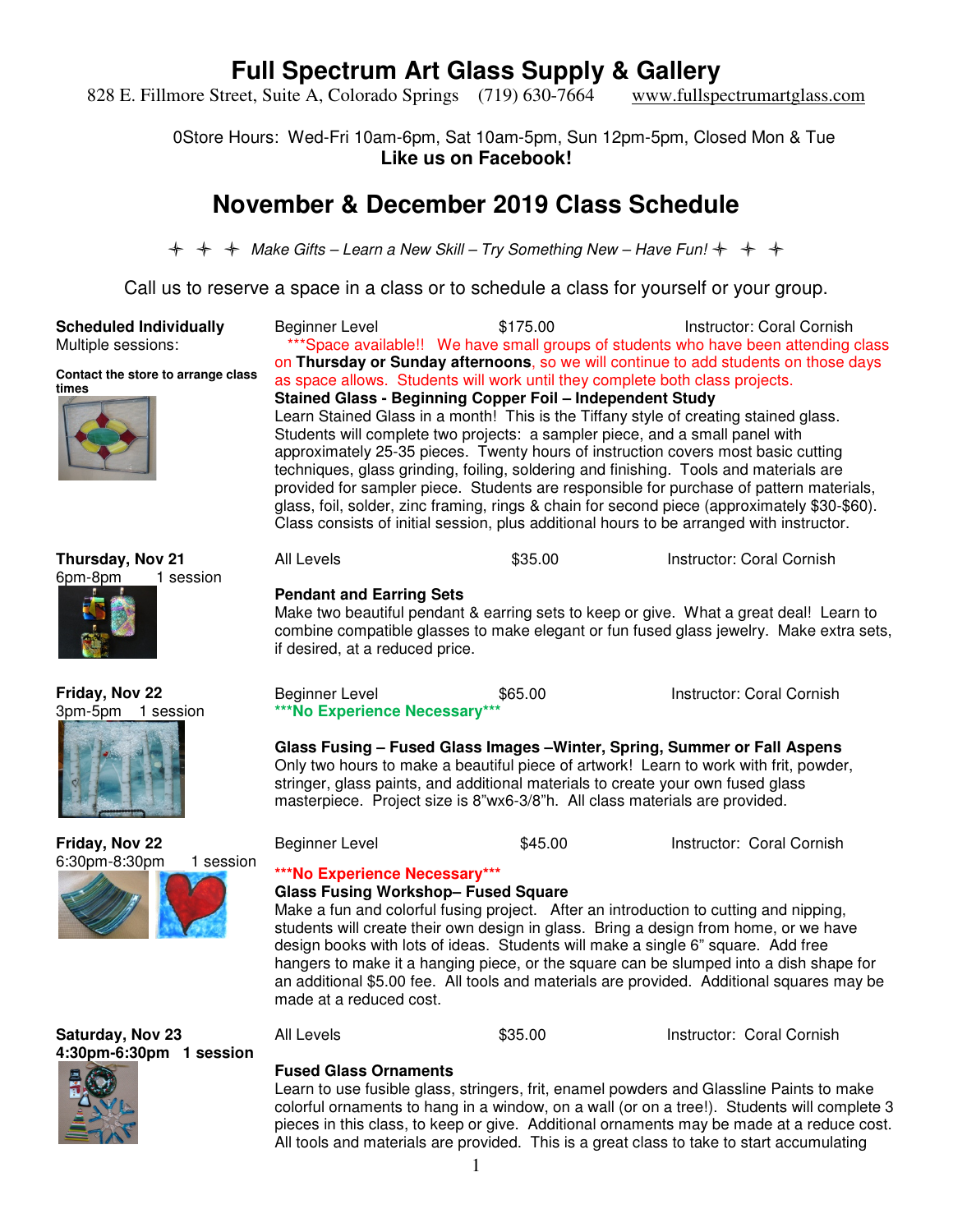828 E. Fillmore Street, Suite A, Colorado Springs (719) 630-7664 www.fullspectrumartglass.com

gifts for the upcoming Holidays.

**Sunday, Nov 24** 3pm-5pm 1 session Beginner Level **\$30.00** Instructor: Coral Cornish **\*\*\*No Experience Necessary\*\*\*** 

**Glass Fusing - Painted Ornaments** 

Anyone can make these great ornaments! Learn to apply permanent glass paints to glass to make your own personalized ornaments for decorating or gift-giving. Choose holidayoriented designs, or pick a subject you or your gift recipient will love. Students will make at least 3 ornaments. .

All Levels **635.00** S35.00 **Instructor: Coral Cornish** 

Learn to use fusible glass, stringers, frit, enamel powders and Glassline Paints to make colorful ornaments to hang in a window, on a wall (or on a tree!). Students will complete 3 pieces in this class, to keep or give. Additional ornaments may be made at a reduce cost.

**Weds., Nov 27 1 session** 11am-1pm







**The store will be closed Thursday, Nov. 28, for the Thanksgiving holiday.** 

**Wednesday, Nov 27** 12pm-2pm 1 session



**Saturday, Nov 30** 3pm-5:30pm …..1 session



Beginner Level **\$35.00** Instructor: Coral Cornish **\*\*\*No Experience Necessary\*\*\*** 

### **Glass-on-Glass Mosaic – Window Hanger**

This class teaches basic glass-on-glass mosaic techniques to create a window hanger with a design of your choice. Students will learn several methods for cutting glass; which glues are preferable for working with glass-on-glass; basic mosaic design techniques; and how to grout. Wooden frame, plate and stained glass, glue, and use of tools will be provided. The second session, which is the grouting session, will be scheduled with class

#### All tools and materials are provided. This is a great class to take to start accumulating gifts for the upcoming Holidays.

**Fused Glass Ornaments** 

Beginner Level **\$45.00** S45.00 **Instructor: Coral Cornish** 

### **Enameling on Metal for Jewelry – 4 Pairs of Earrings – or - 1 Enameled Bracelet or - 8 Pendants or wine charms (this class is Groupon eligible)**

Learn how to fuse glass powders to metal at high heat, and take home your finished jewelry the same day! Participants will produce round copper pieces to make jewelry using traditional enameling techniques. All class materials are provided. This class is a prerequisite for other skills-based enameling classes.

Beginner Level **\$45.00** Instructor: Coral Cornish

### **\*\*\*No Experience Necessary\*\*\***

### **Glass Fusing Workshop– Fused Square**

Make a fun and colorful fusing project. After an introduction to cutting and nipping, students will create their own design in glass. Bring a design from home, or we have design books with lots of ideas. Students will make a single 6" square. Add free hangers to make it a hanging piece, or the square can be slumped into a dish shape for an additional \$5.00 fee. All tools and materials are provided. Additional squares may be made at a reduced cost.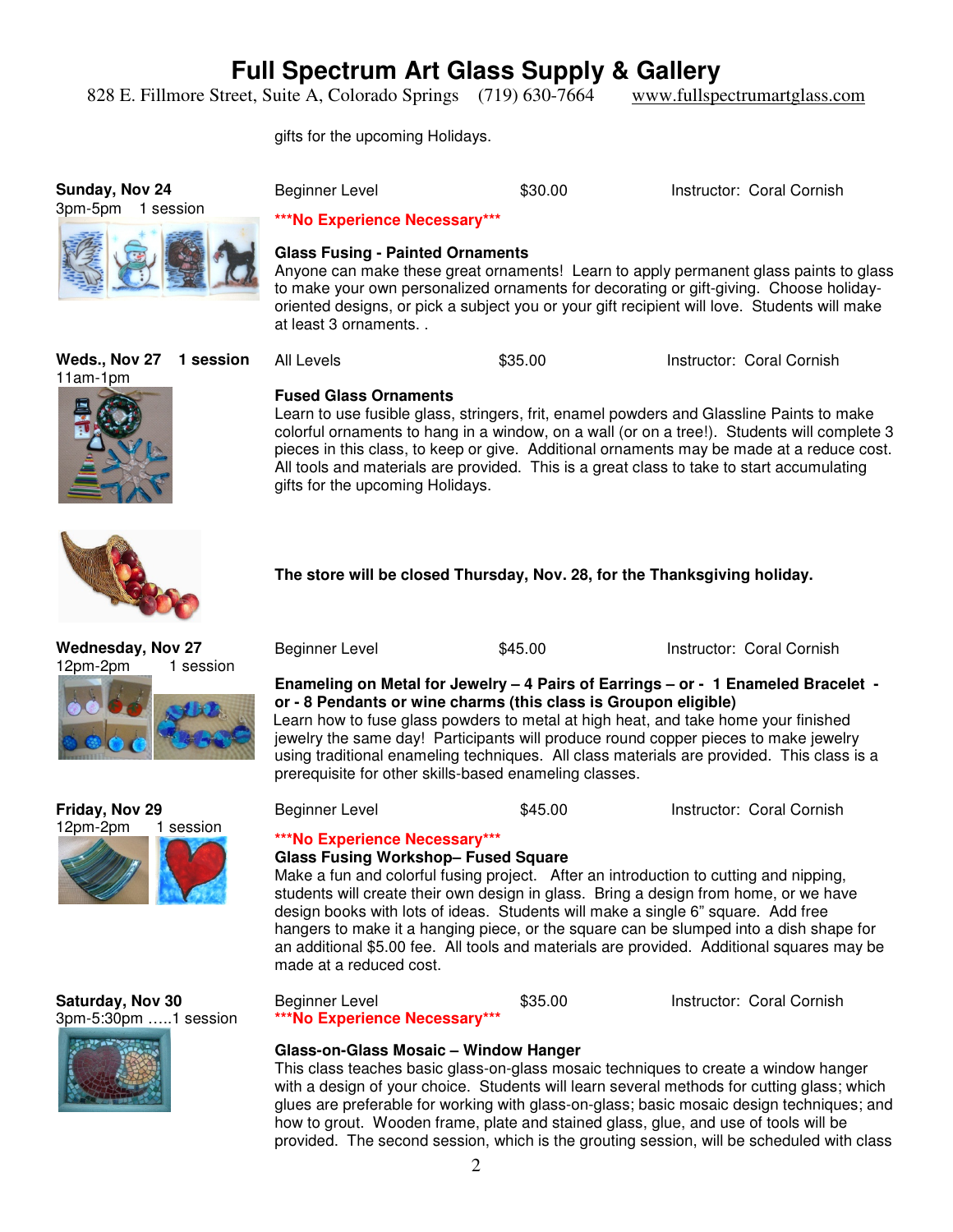828 E. Fillmore Street, Suite A, Colorado Springs (719) 630-7664 www.fullspectrumartglass.com

participants and will only take about an hour.

### **Classes In December 2019**

What classes would you like to see offered in December? Call and tell us, so we can add them to the schedule!! (719)630-7664

Beginner Level and up \$55.00 Instructor: Cathy Tomovich **Mosaic Lighted Glass Block** 

One of Cathy's most popular classes is back! Learn basic mosaic techniques, or continue to sharpen your skills and challenge yourself as a glass mosaic artist. Create a unique free-standing lighted stained glass mosaic on an 8x8 glass block. This is a 2-day class and the 2nd day will be scheduled based on the availability of the class. The 2nd day is for grouting and will take less than an hour.

Designs: choose from the 3 pictured or if you would like to do a different design just let Cathy know.

Cost: \$55 includes all materials and lights. Ages: 14 and up. Experience: Beginner and up. Minimum 6 people/Maximum 12 people

To register, email Cathy at shatteredglassrestored@gmail.com. Once registered, Cathy will email you an invoice for a 50% non refundable deposit to secure your spot in the class.

Beginner Level **\$65.00** Instructor: Coral Cornish **\*\*\*No Experience Necessary\*\*\*** 

#### **Glass Fusing – Sand Cabochons**

It starts with a process much like the "sand art" pictures that were made in the 1970's, then you'll learn how to cut your fired bar into pieces (if desired) and coldwork the pieces to make beautiful cabochons that can be turned into jewelry. Students will make at least two glass bars which can each be cut up to make multiple – usually 10 or more - pieces of jewelry. All class materials and two firings are provided.

Beginner Level \$30.00 Instructor: Coral Cornish

#### **Mosaic Garden Brick**

Learn to embellish a concrete brick to add color and fun to your yard! Students will cut, nip, and glue glass to create their design, then grout their creations. Students will grout their bricks during the second class session (grouting session – about 1 hour - will be scheduled with class participants).

Beginner Level **\$30.00** Instructor: Coral Cornish

**\*\*\*No Experience Necessary\*\*\*** 

### **Glass Fusing - Painted Ornaments**

Anyone can make these great ornaments! Learn to apply permanent glass paints to glass to make your own personalized ornaments for decorating or gift-giving. Choose holidayoriented designs, or pick a subject you or your gift recipient will love. Students will make at least 3 ornaments. .



**Sunday, Dec 1**





**Wednesday, Dec 4** 2pm-4:30pm 2 Sessions  $(2<sup>nd</sup>$  session for grouting to be scheduled with students)



**Wednesday, Dec 4** 6pm-8pm 1 session

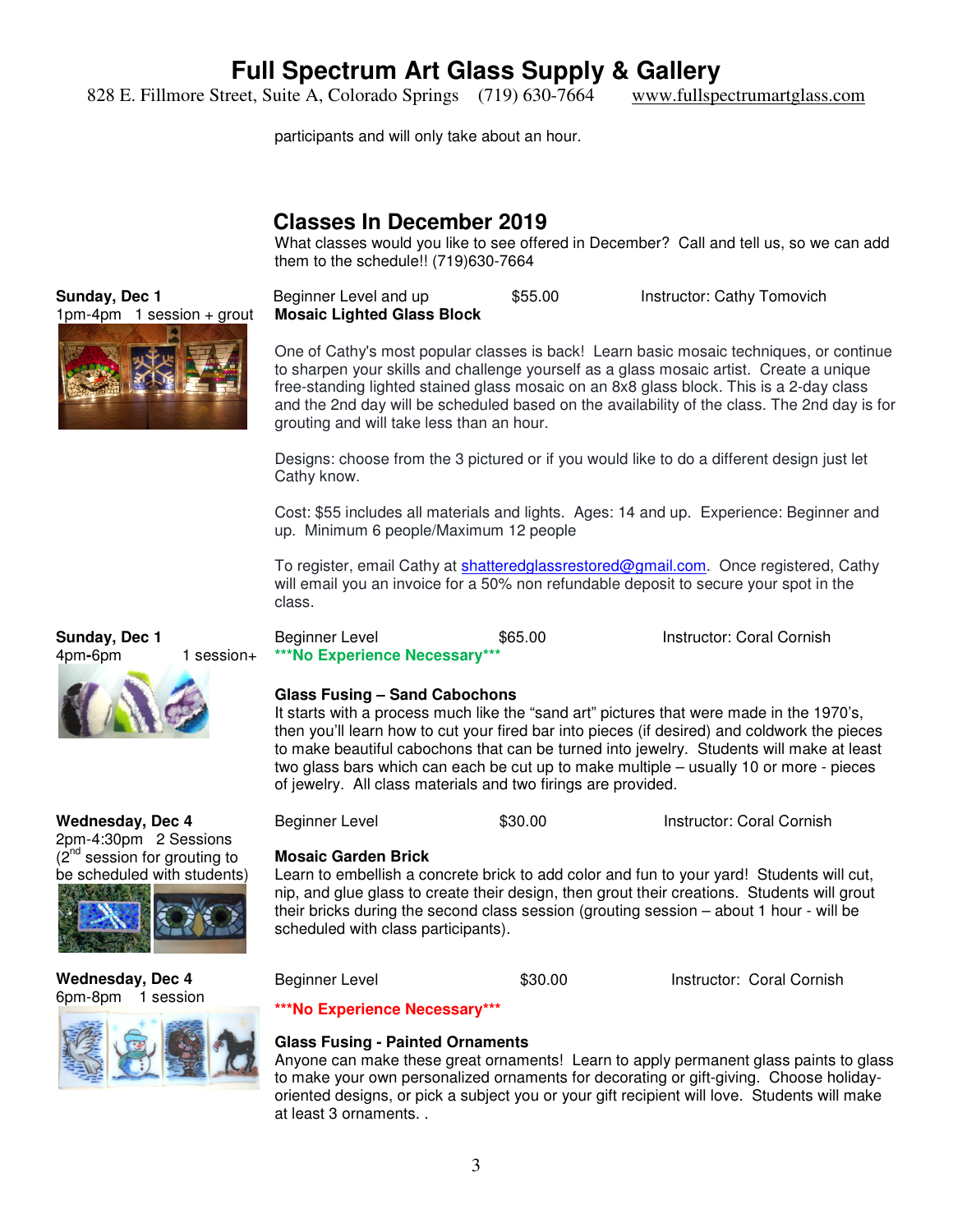828 E. Fillmore Street, Suite A, Colorado Springs (719) 630-7664 www.fullspectrumartglass.com

| Thursday, Dec 5<br>6pm-8pm<br>session |         | All Levels                                                                                                                                                                                                                                                                                                                                                                                                                                            | \$35.00 | Instructor: Coral Cornish |  |  |  |
|---------------------------------------|---------|-------------------------------------------------------------------------------------------------------------------------------------------------------------------------------------------------------------------------------------------------------------------------------------------------------------------------------------------------------------------------------------------------------------------------------------------------------|---------|---------------------------|--|--|--|
| E                                     |         | <b>Fused Glass Ornaments</b><br>Learn to use fusible glass, stringers, frit, enamel powders and Glassline Paints to make<br>colorful ornaments to hang in a window, on a wall (or on a tree!). Students will complete 3<br>pieces in this class, to keep or give. Additional ornaments may be made at a reduce cost.<br>All tools and materials are provided. This is a great class to take to start accumulating<br>gifts for the upcoming Holidays. |         |                           |  |  |  |
| Friday, Dec 6<br>6pm-8:30pm           | session | All Levels                                                                                                                                                                                                                                                                                                                                                                                                                                            | \$65.00 | Instructor: Coral Cornish |  |  |  |

#### **Fused Glass – Birds on a Fence**

These guys are adorable!! Learn to make this fun, garden-oriented fused glass art piece in one session! The piece is 11" wide by 4" tall. All tools and materials included. Some prior glass cutting experience required.

Beginner Level and up \$55.00 Instructor: Cathy Tomovich **Mosaic Lighted Glass Block** 

One of Cathy's most popular classes is back! Learn basic mosaic techniques, or continue to sharpen your skills and challenge yourself as a glass mosaic artist. Create a unique free-standing lighted stained glass mosaic on an 8x8 glass block. This is a 2-day class and the 2nd day will be scheduled based on the availability of the class. The 2nd day is for grouting and will take less than an hour.

Designs: choose from the 3 pictured or if you would like to do a different design just let Cathy know.

Cost: \$55 includes all materials and lights. Ages: 14 and up. Experience: Beginner and up. Minimum 6 people/Maximum 12 people

To register, email Cathy at shatteredglassrestored@gmail.com. Once registered, Cathy will email you an invoice for a 50% non refundable deposit to secure your spot in the class.

Beginner Level and up \$55.00 Instructor: Cathy Tomovich **Mosaic Lighted Glass Block** 

One of Cathy's most popular classes is back! Learn basic mosaic techniques, or continue to sharpen your skills and challenge yourself as a glass mosaic artist. Create a unique free-standing lighted stained glass mosaic on an 8x8 glass block. This is a 2-day class and the 2nd day will be scheduled based on the availability of the class. The 2nd day is for grouting and will take less than an hour.

Designs: choose from the 3 pictured or if you would like to do a different design just let Cathy know.

Cost: \$55 includes all materials and lights. Ages: 14 and up. Experience: Beginner and up. Minimum 6 people/Maximum 12 people

To register, email Cathy at shatteredglassrestored@gmail.com. Once registered, Cathy will email you an invoice for a 50% non refundable deposit to secure your spot in the class.



#### **Saturday, Dec 7** 1pm-4pm 1 session + grout

**Sunday, Dec 8**

1pm-4pm 1 session + grout

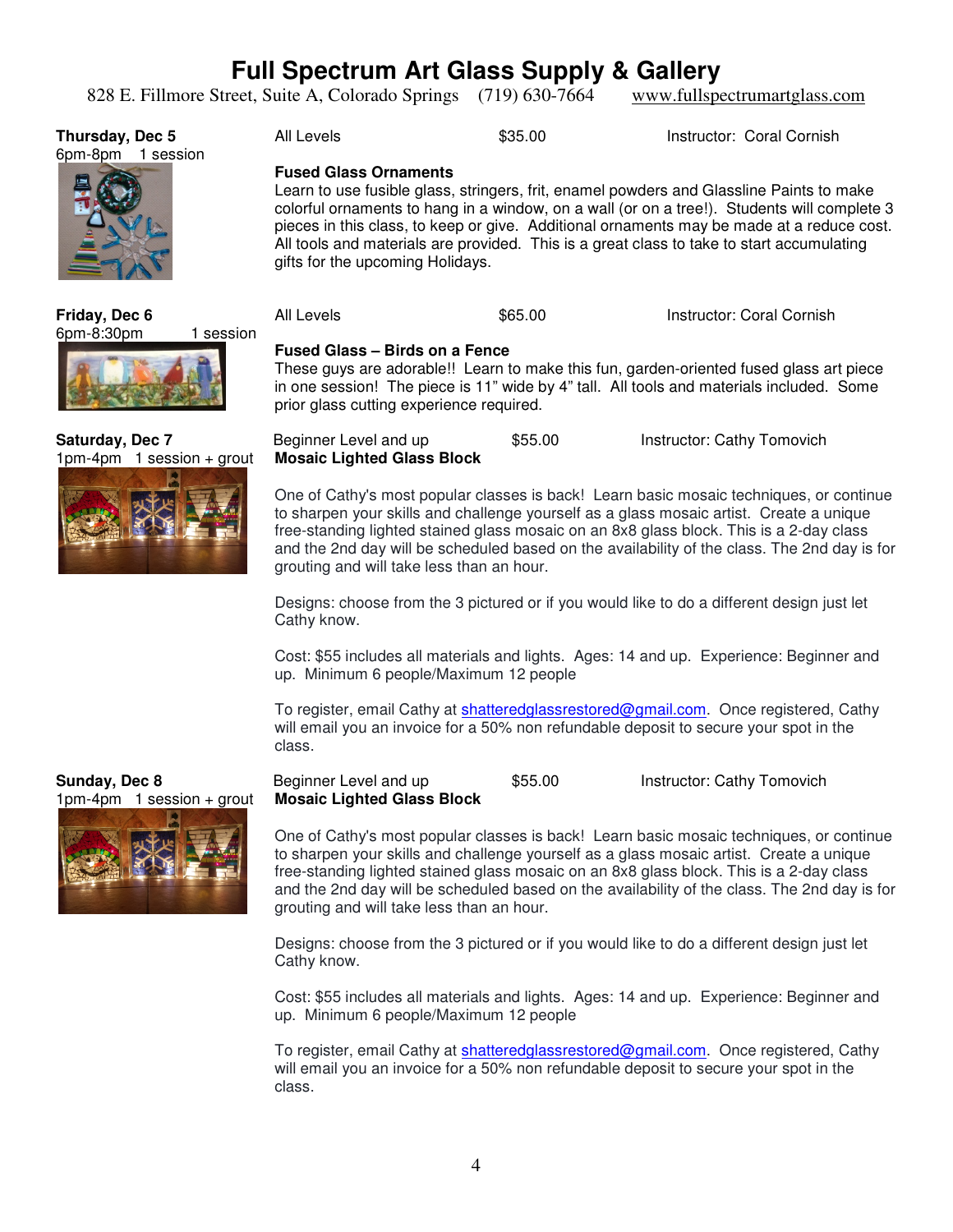828 E. Fillmore Street, Suite A, Colorado Springs (719) 630-7664 www.fullspectrumartglass.com

**Wednesday, Dec 11** 6pm-8pm 1 session All Levels **\$30.00** S30.00 **Instructor: Coral Cornish Stringer Feather Suncatchers**  Make two feather suncatchers to keep or share! Use stringer to create these simple, colorful light catchers. You could even alter your color choices to make these look like leaves instead of feathers. **Thursday, Dec 12** 6pm-8pm 1 session Beginner Level \$30.00 Instructor: Coral Cornish **Round Clear Glass Sun Catcher**  Learn to build a beautiful stained glass suncatcher. If you're not experienced in stained glass, you will learn many of the basics for piecing together a copper-foiled project. See the sample piece on display in the store. **Friday, Dec 13** 3pm-5pm 1 session Beginner Level **\$45.00** Instructor: Coral Cornish **\*\*\*No Experience Necessary\*\*\* Glass Fusing Workshop– Fused Square**  Make a fun and colorful fusing project. After an introduction to cutting and nipping, students will create their own design in glass. Bring a design from home, or we have design books with lots of ideas. Students will make a single 6" square. Add free hangers to make it a hanging piece, or the square can be slumped into a dish shape for an additional \$5.00 fee. All tools and materials are provided. Additional squares may be made at a reduced cost. **Friday, Dec 13** 6pm-8pm 1 session Beginner Level **\$45.00** Instructor: Coral Cornish **\*\*\*No Experience Necessary\*\*\* Glass Fusing Workshop– Fused Square**  Make a fun and colorful fusing project. After an introduction to cutting and nipping, students will create their own design in glass. Bring a design from home, or we have design books with lots of ideas. Students will make a single 6" square. Add free hangers to make it a hanging piece, or the square can be slumped into a dish shape for an additional \$5.00 fee. All tools and materials are provided. Additional squares may be made at a reduced cost. **Saturday, Dec 14** 5pm-7pm …..1 session Beginner Level **\$40.00** S40.00 **Instructor: Coral Cornish \*\*\*No Experience Necessary\*\*\* Micro Mini Stained Glass Panel**  Make a fun gift and learn the basics of building a stained glass panel. Students will select glass, cut glass, grind, apply copper foil, and solder their project. Several simple designs to choose from. Are you curious, but not sure if you'd like doing stained glass? This class is a great way to "test the waters". Also makes a great gift! All tools and materials provided. **Sunday, Dec 15** 4pm-6:30pm …..1 session Beginner Level **\$35.00** S35.00 **Instructor: Coral Cornish \*\*\*No Experience Necessary\*\*\* Glass-on-Glass Mosaic – Window Hanger**  This class teaches basic glass-on-glass mosaic techniques to create a window hanger with a design of your choice. Students will learn several methods for cutting glass; which glues are preferable for working with glass-on-glass; basic mosaic design techniques; and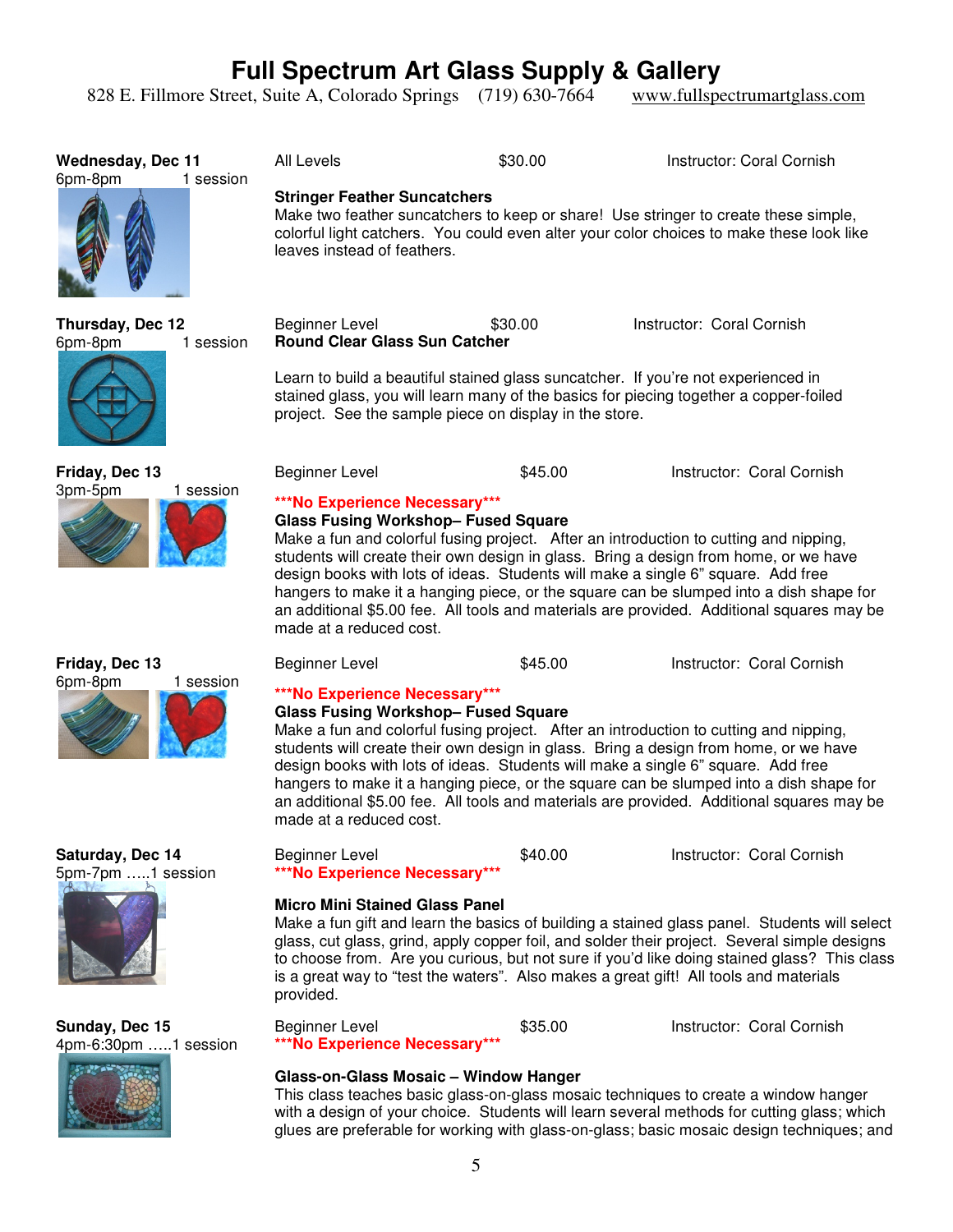828 E. Fillmore Street, Suite A, Colorado Springs (719) 630-7664 www.fullspectrumartglass.com

how to grout. Wooden frame, plate and stained glass, glue, and use of tools will be provided. The second session, which is the grouting session, will be scheduled with class participants and will only take about an hour.

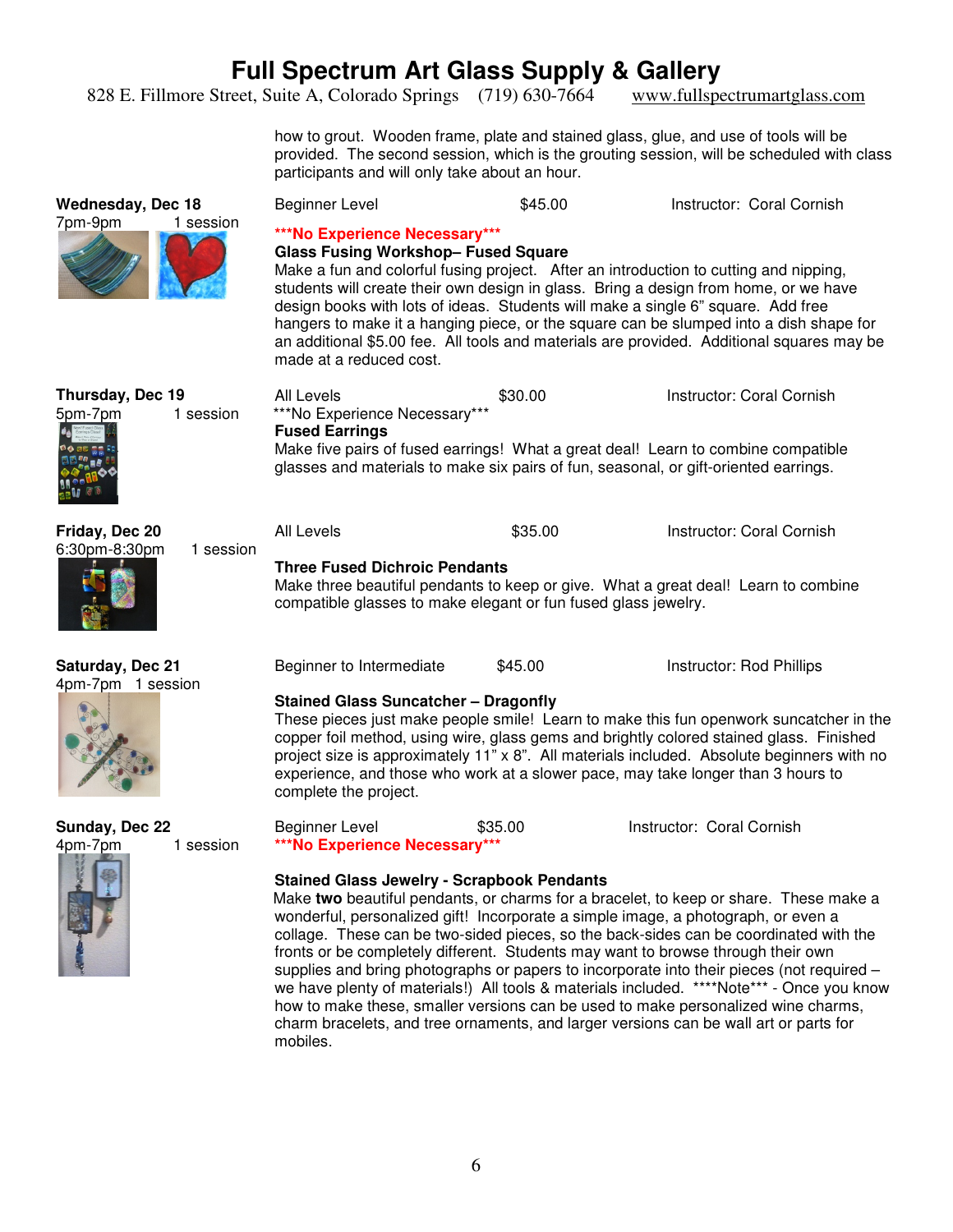828 E. Fillmore Street, Suite A, Colorado Springs (719) 630-7664 www.fullspectrumartglass.com



### **The store will be closed Wednesday, December 25th for the Christmas holiday.**





**Friday, Dec 27** 1pm-3:30pm …..1 session



#### **Saturday, Dec 28** 4pm-6pm 1 session



**Sunday, Dec 29** 4pm-6pm …..1 session

Photo coming soon



Beginner Level \$35.00 Instructor: Coral Cornish

#### **\*\*\*No Experience Necessary\*\*\***

#### **Glass Fusing – Suncatchers**

Anyone can do this! Only two hours to make beautiful glass suncatchers. Use found shapes or work with glass cutting tools and nippers to create flowers, butterflies, suns, or another topic of your choice, with lots of personality. Students will make two suncatchers. All class materials are provided.

| Beginner Level                | \$35.00 | Instructor: Coral Cornish |
|-------------------------------|---------|---------------------------|
| ***No Experience Necessary*** |         |                           |

#### **Glass-on-Glass Mosaic – Window Hanger**

This class teaches basic glass-on-glass mosaic techniques to create a window hanger with a design of your choice. Students will learn several methods for cutting glass; which glues are preferable for working with glass-on-glass; basic mosaic design techniques; and how to grout. Wooden frame, plate and stained glass, glue, and use of tools will be provided. The second session, which is the grouting session, will be scheduled with class participants and will only take about an hour.

Beginner Level **\$65.00** S65.00 **Instructor: Coral Cornish \*\*\*No Experience Necessary\*\*\*** 

**Glass Fusing – Fused Glass Images –Winter, Spring, Summer or Fall Aspens**  Only two hours to make a beautiful piece of artwork! Learn to work with frit, powder, stringer, glass paints, and additional materials to create your own fused glass masterpiece. Project size is 8"wx6-3/8"h. All class materials are provided.

Beginner Level **600 COLL SECON S45.00** Instructor: Coral Cornish **\*\*\*No Experience Necessary\*\*\*** 

#### **Fused Glass – Window or Door Corners**

Use compatible glasses to make fun and pretty decorative pieces for your doorway or window.

### **Classes In January 2020**

What classes would you like to see offered in January? Call and tell us, so we can add them to the schedule!! (719)630-7664

Using a Dremel Tool or other motorized rotary tool

Intermediate Level \$75.00 + materials Instructor: Rod Phillips

**We're working on a design for an ASPEN TREE version of this screen. It's going to be great!** 

**Four Panel Stained Glass Screen** Aspen Trees You will be very proud of yourself when you've finished this beautiful project! Students will

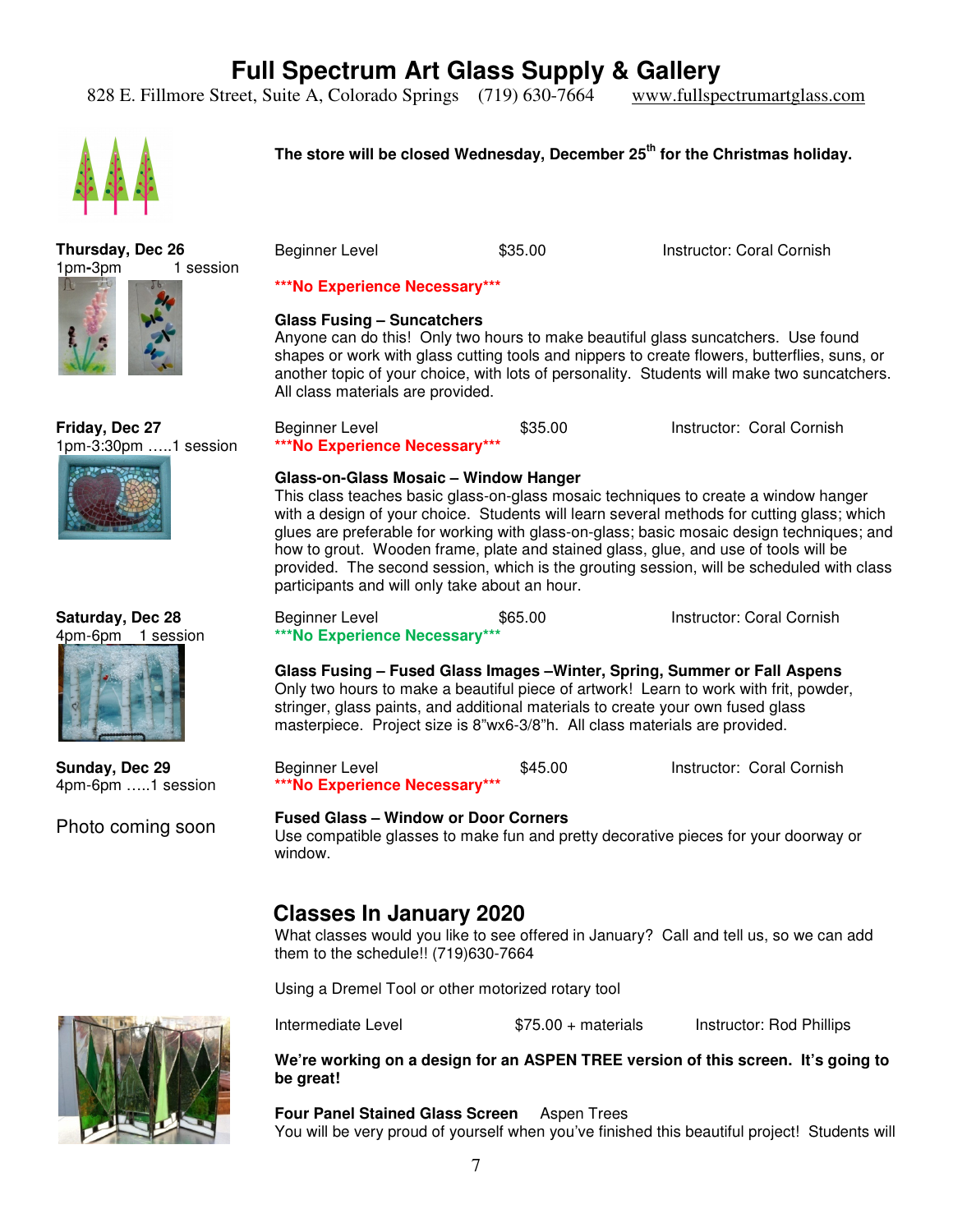828 E. Fillmore Street, Suite A, Colorado Springs (719) 630-7664 www.fullspectrumartglass.com

build the four panels that make up the screen, then learn to apply hinges to the panels to make them into a self-standing screen. Piece measures approx. 14.5"wide x 9.75"high. Students will be expected to have a minimum of two of the panels completed by the  $2^{nd}$ session. Stained glass construction skills required.

Additional classes to be scheduled

### **\*\*\*Classes Available by Appointment**\*\*\*

Just call (719) 630-7664 to schedule some time for you or your group.

| 2 hours                                       | 1 session    | Beginner Level                                                                                                                                                                                                                                                                                                                                                                                                                                                                                                                                                                                                                                                                                             | Hourly Fee + copper used | Instructor: Coral Cornish              |  |  |
|-----------------------------------------------|--------------|------------------------------------------------------------------------------------------------------------------------------------------------------------------------------------------------------------------------------------------------------------------------------------------------------------------------------------------------------------------------------------------------------------------------------------------------------------------------------------------------------------------------------------------------------------------------------------------------------------------------------------------------------------------------------------------------------------|--------------------------|----------------------------------------|--|--|
|                                               |              | Enameling on Metal for Jewelry - Studio Time Session<br>Use the basic skills you learned in the beginning class to make your own jewelry or other<br>components.                                                                                                                                                                                                                                                                                                                                                                                                                                                                                                                                           |                          |                                        |  |  |
| 2 hours                                       | $1$ session+ | Intermediate Level                                                                                                                                                                                                                                                                                                                                                                                                                                                                                                                                                                                                                                                                                         | \$10.00                  | Instructor: Maggie Hansen              |  |  |
|                                               |              | <b>Stained Glass Demonstration Class - Stained Glass Repairs</b><br>Watch an expert make a repair to stained glass. Learn how to remove broken pieces,<br>size the replacement glass properly to fit the piece, and apply the repair piece to the panel<br>or object. Students are encouraged to bring their own pieces that need repair to discuss<br>them during the demonstration.                                                                                                                                                                                                                                                                                                                      |                          |                                        |  |  |
| 2.5 hours                                     | 1 session    | All Levels                                                                                                                                                                                                                                                                                                                                                                                                                                                                                                                                                                                                                                                                                                 | \$65.00                  | Instructor: Coral Cornish              |  |  |
|                                               |              | <b>Combination Class: How to Operate a Fusing Kiln</b><br>Interested in glass fusing, but not sure about operating the kiln? This class will discuss<br>the need-to-know-issues of operating both non-programmable and programmable kilns.<br>We will watch a fusing in a small non-programmable Paragon Quickfire kiln during class,<br>and also show hands-on how to operate a programmable kiln. All materials provided.                                                                                                                                                                                                                                                                                |                          |                                        |  |  |
| <b>Scheduled Individually</b><br>$1$ session+ |              | Beginner Level                                                                                                                                                                                                                                                                                                                                                                                                                                                                                                                                                                                                                                                                                             | \$175.00                 | Instructor: Coral Cornish&Rod Phillips |  |  |
|                                               |              | Stained Glass - Beginning Copper Foil - Independent Study<br>Learn Stained Glass in a month! This is the Tiffany style of creating stained glass.<br>Students will complete two projects: a sampler piece, and a small panel with<br>approximately 25-35 pieces. Twenty hours of instruction covers most basic cutting<br>techniques, glass grinding, foiling, soldering and finishing. Tools and materials are<br>provided for sampler piece. Students are responsible for purchase of pattern materials,<br>glass, foil, solder, zinc framing, rings & chain for second piece (approximately \$30-\$60).<br>Class consists of orientation session, plus additional hours to be arranged with instructor. |                          |                                        |  |  |

### **Our class projects are fun, economical, and they make great gifts! If you have ideas or requests for classes, give us a call!**

\*\*\*Want to learn, but don't find a class that fits your schedule? Call to ask about Rolling Enrollment! Most classes are available on an "as needed" basis – we'll work with your schedule.

\*\*\***Have a Glass Party!** Gather together some friends/workmates (a minimum of four), your scout troop, or the family, pick a topic, and we'll schedule a class just for you – stained glass, fused glass, silver art clay, chain making, or mosaics! **Bring six students with you (for a total of 7), and you attend class for free, or take \$5.00 off everybody's class fee!** The four most popular classes for a